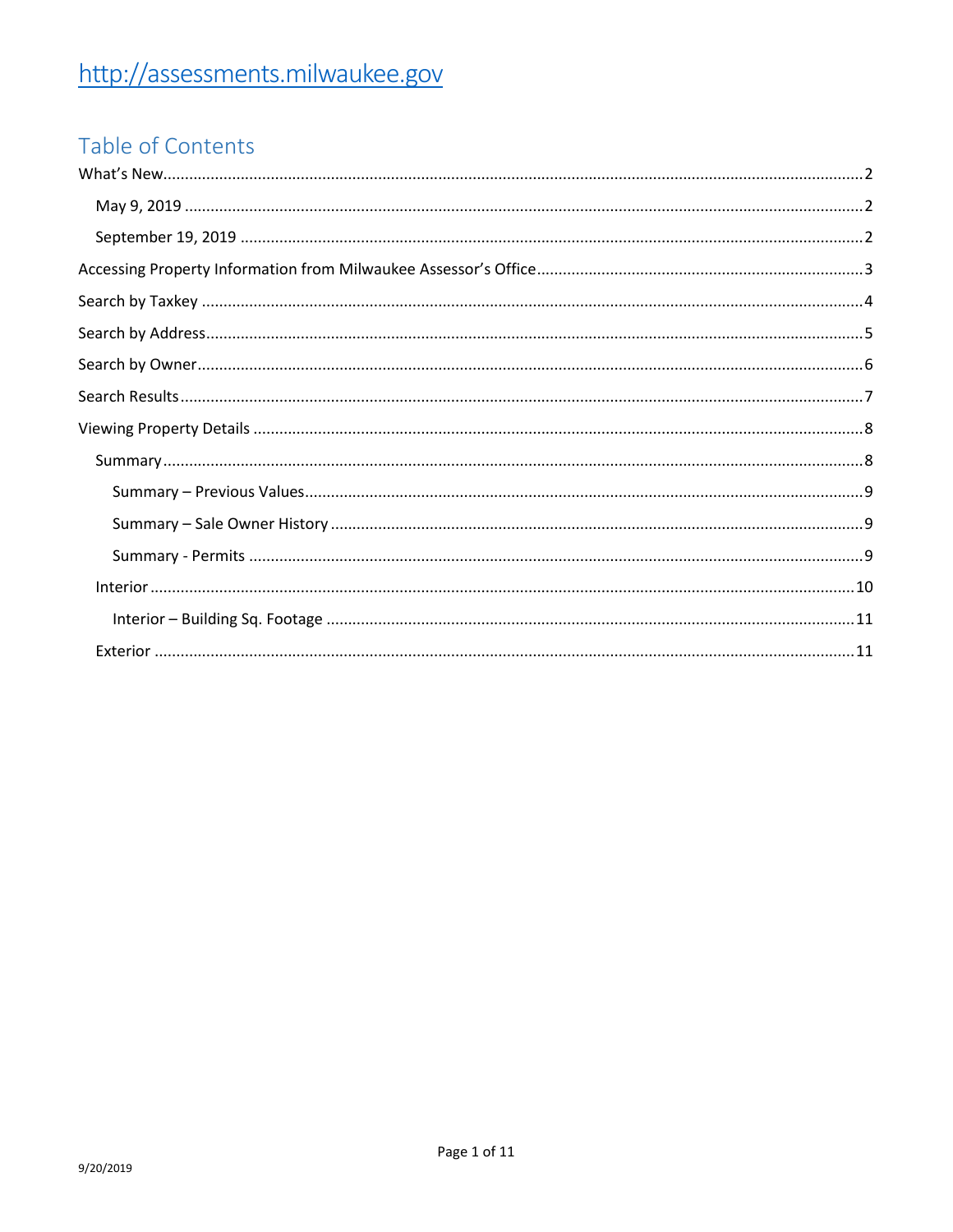### <span id="page-1-0"></span>What's New

The City of Milwaukee Assessor's Office launched a new data search web site

[\(http://assessments.milwaukee.gov\)](http://assessments.milwaukee.gov/) on April 22, 2019. This site was designed by and built in support of our new data system by Patriot Properties. Since April 22, we have been making improvements to both the data provided and the usability of assessments.milwaukee.gov. We appreciate your patience while we transition to this new system. Listed below are improvements made since our initial launch. Future improvements will be documented here.

### <span id="page-1-1"></span>May 9, 2019

- 1. [Owner search](#page-4-1) activated.
- 2. Property Class (currently labeled as LUC) and corresponding description available in Search results.
- 3. Lot size and Finished area in square feet available in Search results.
	- a. Note: these numbers are not accurate for Condominium properties. We are actively working to correct this.
- 4. The Summary tab now lists itemized current assessment values.
	- a. Note: Building Value + Yard Items Value = Improved Value (as listed on tax bills).

### <span id="page-1-2"></span>September 19, 2019

1. Building square footage made available as a link on the Interior Tab.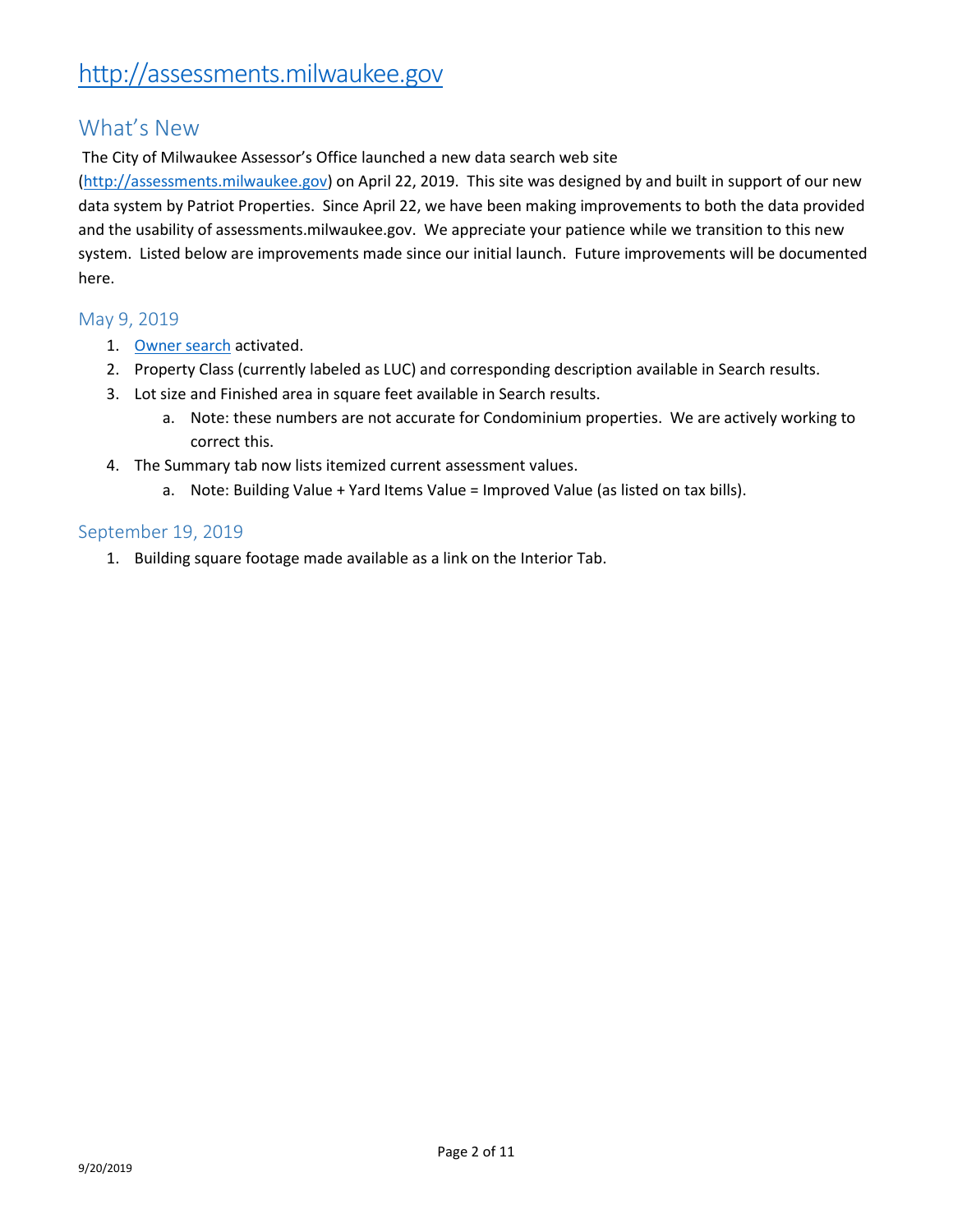### <span id="page-2-0"></span>Accessing Property Information from Milwaukee Assessor's Office

- 1. The City of Milwaukee Assessor's Office website can be found at: [http://assessments.milwaukee.gov](http://assessments.milwaukee.gov/)
- 2. When first loading, it will take a bout 15 seconds for the blue area at the top of the window to appear.
	- a. This blue area offers the user search items.
	- b. When it appears it will look like this:

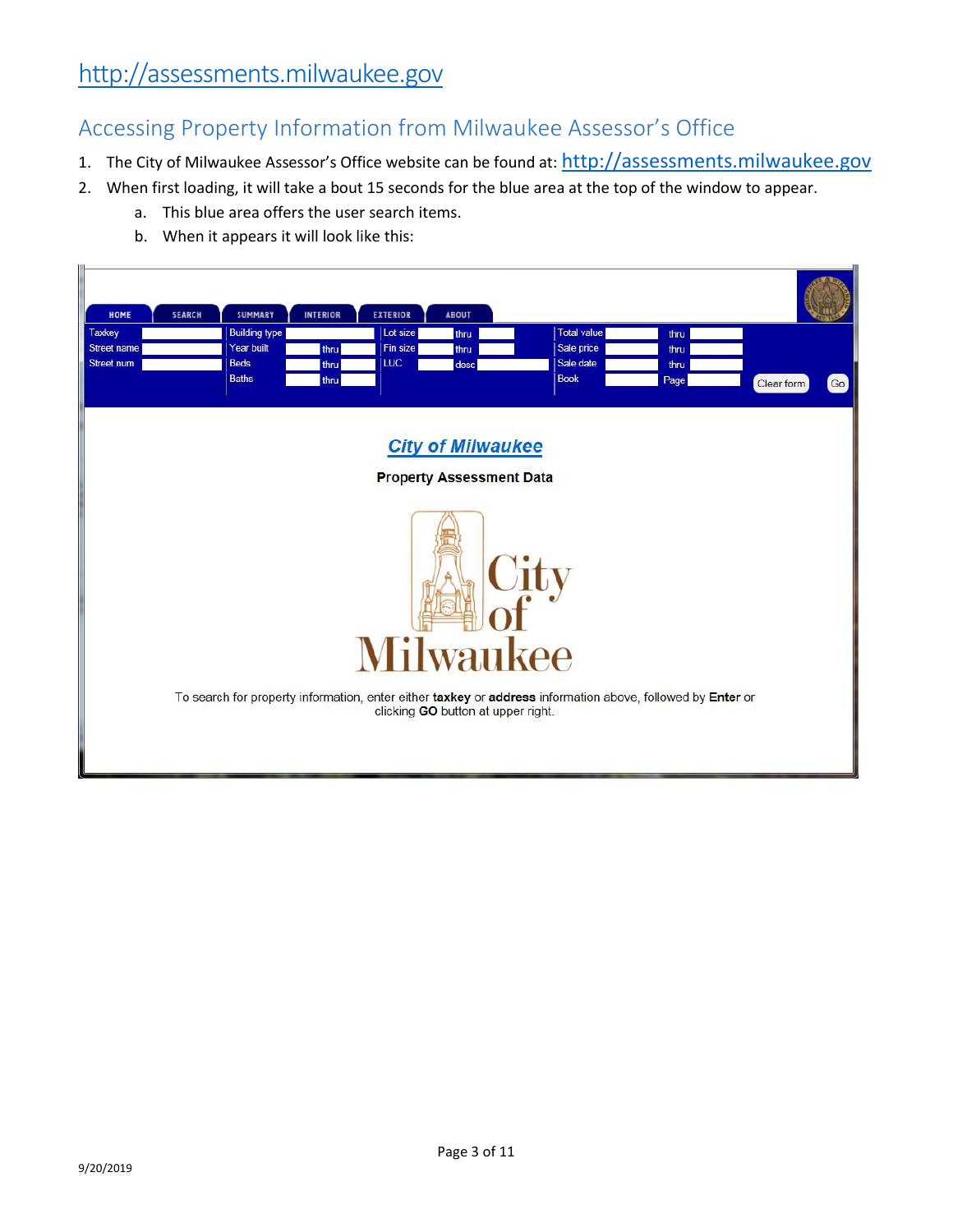### <span id="page-3-0"></span>Search by Taxkey

Ш

3. When the search area appears, you can do as the instructions suggest and type a **taxkey** in the box at the upper left, and then click enter or the **GO** button at the far right.

| <b>Taxkey</b><br>3920604110<br>Street name<br>Street num<br><b>SEARCH</b><br><b>INTERIOR</b><br><b>EXTERIOR</b><br><b>ABOUT</b><br>HOME<br><b>SUMMARY</b><br><b>Total value</b><br>Taxkey<br>3920604110<br><b>Building type</b><br>Lot size<br>thru<br>thru<br>Street name<br>Year built<br>Fin size<br>Sale price<br>thru<br>thru<br>thru<br>Street num<br>LUC-<br>Sale date<br><b>Beds</b><br>desc<br>thru<br>thru<br><b>Baths</b><br><b>Book</b><br>thru<br>Page<br>Go<br>Clear form | ŀ<br>HOME | <b>SEARCH</b> |  |  |
|-----------------------------------------------------------------------------------------------------------------------------------------------------------------------------------------------------------------------------------------------------------------------------------------------------------------------------------------------------------------------------------------------------------------------------------------------------------------------------------------|-----------|---------------|--|--|
|                                                                                                                                                                                                                                                                                                                                                                                                                                                                                         |           |               |  |  |
|                                                                                                                                                                                                                                                                                                                                                                                                                                                                                         |           |               |  |  |
|                                                                                                                                                                                                                                                                                                                                                                                                                                                                                         |           |               |  |  |
|                                                                                                                                                                                                                                                                                                                                                                                                                                                                                         |           |               |  |  |
|                                                                                                                                                                                                                                                                                                                                                                                                                                                                                         |           |               |  |  |
|                                                                                                                                                                                                                                                                                                                                                                                                                                                                                         |           |               |  |  |
|                                                                                                                                                                                                                                                                                                                                                                                                                                                                                         |           |               |  |  |
|                                                                                                                                                                                                                                                                                                                                                                                                                                                                                         |           |               |  |  |
|                                                                                                                                                                                                                                                                                                                                                                                                                                                                                         |           |               |  |  |
|                                                                                                                                                                                                                                                                                                                                                                                                                                                                                         |           |               |  |  |
|                                                                                                                                                                                                                                                                                                                                                                                                                                                                                         |           |               |  |  |
|                                                                                                                                                                                                                                                                                                                                                                                                                                                                                         |           |               |  |  |
|                                                                                                                                                                                                                                                                                                                                                                                                                                                                                         |           |               |  |  |
|                                                                                                                                                                                                                                                                                                                                                                                                                                                                                         |           |               |  |  |

- 4. The search will return a results set that shows all the taxkeys that match the search criteria. It also lists location, owner names, year built, building type or style, total current assessment, number of bedrooms, number of bathrooms, lot size, finished area, property class, recent sale or transfer date, and sale price.
	- a. If you type a complete, 10-digit taxkey, your result list will consist of only one property.
	- b. If you type less than 10 digits in a taxkey search, your result list will return a row for every taxkey that starts with those numbers.
	- c. If you type in a 10-digit taxkey and get no results, the taxkey you typed is not valid or no longer active.
	- d. Note: As of 4/22/2019, lot size and class are not being displayed in search results. This issue is being addressed.

| Print page 1 of 1<br>Click on the Column Headings to sort accordingly.<br>Click on the Parcel ID to view the parcel detail. |                    |                                                         |                                                                   |                    |                      |                      |                           |                         |
|-----------------------------------------------------------------------------------------------------------------------------|--------------------|---------------------------------------------------------|-------------------------------------------------------------------|--------------------|----------------------|----------------------|---------------------------|-------------------------|
| <b>Taxkey</b>                                                                                                               | Location           | Owner                                                   | <b>Built</b><br><b>Type</b>                                       | <b>Total Value</b> | Beds<br><b>Baths</b> | Lot size<br>Fin area | LUC<br><b>Description</b> | Sale date<br>Sale price |
| 3920604110                                                                                                                  | 100 E WISCONSIN AV | <b>HERTZ MILWAUKEE 100 EAST</b><br><b>WISCONSIN LLC</b> | 1988<br>Office Building - Class A<br>Parking Garage, Parking Ramp | \$75,594,300       | 0                    | 461.300              |                           | 4/14/2017               |
|                                                                                                                             |                    |                                                         | Print page 1 of 1                                                 |                    |                      |                      |                           |                         |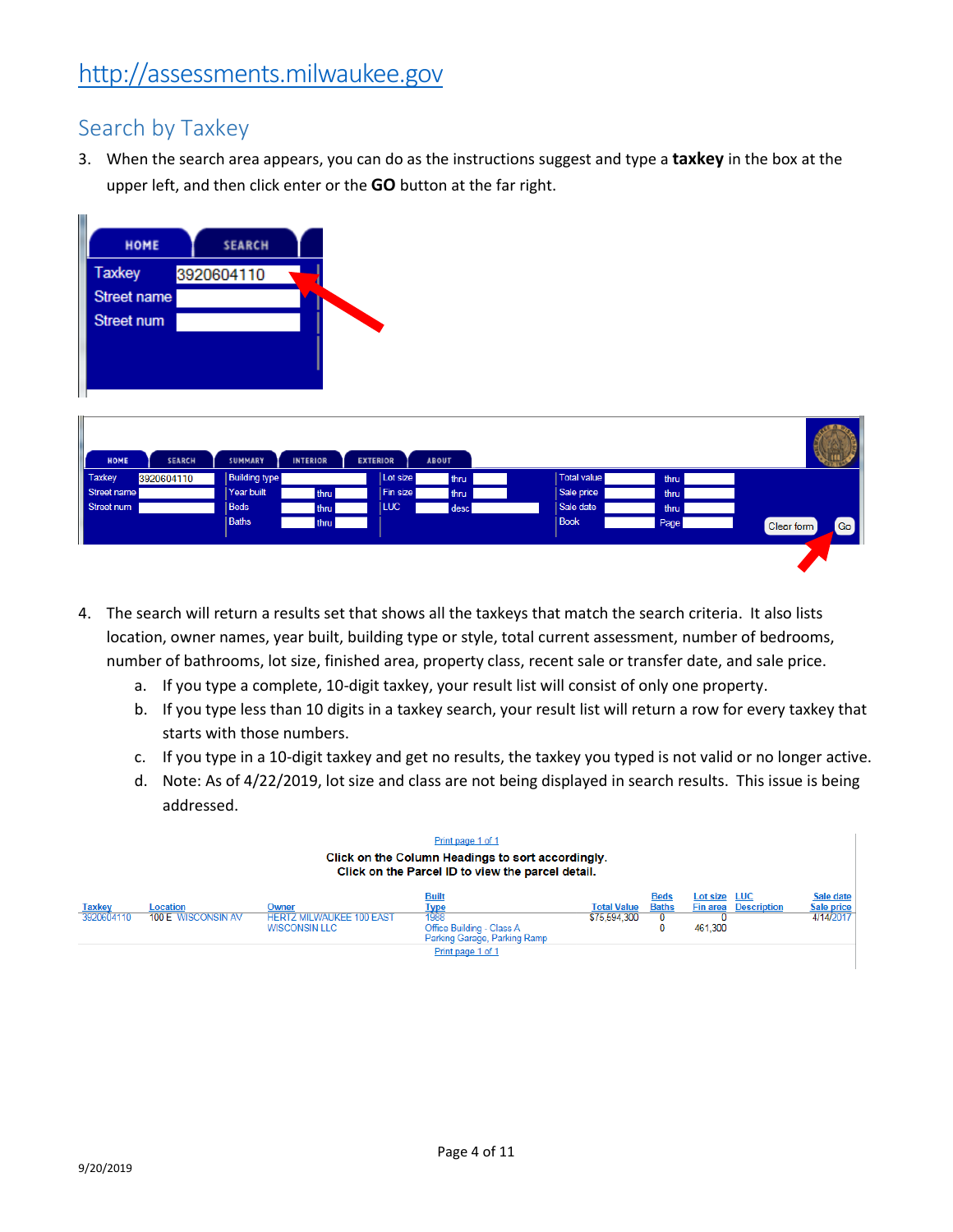### <span id="page-4-0"></span>Search by Address

5. To search by address, type in the **street name** and the **street number** in the appropriate search fields and click **GO**.

| <b>Taxkey</b><br>Street name wisconsin<br>Street num 100<br><b>SEARCH</b><br>SUMMARY<br><b>EXTERIOR</b><br><b>ABOUT</b><br>HOME<br><b>INTERIOR</b><br>Taxkey<br><b>Building type</b><br><b>Total value</b><br>Lot size<br>thru<br>thru<br>Street name wisconsin<br>Year built<br>Fin size<br>Sale price<br>thru<br>thru<br>thru<br>Street num 100<br><b>Beds</b><br>Sale date<br>LUC-<br>desc<br>thru<br>thru<br><b>Baths</b><br><b>Book</b><br>thru<br>Page<br>Go <sup>1</sup><br>Clear form |      |               |  |  |
|-----------------------------------------------------------------------------------------------------------------------------------------------------------------------------------------------------------------------------------------------------------------------------------------------------------------------------------------------------------------------------------------------------------------------------------------------------------------------------------------------|------|---------------|--|--|
|                                                                                                                                                                                                                                                                                                                                                                                                                                                                                               | HOME | <b>SEARCH</b> |  |  |
|                                                                                                                                                                                                                                                                                                                                                                                                                                                                                               |      |               |  |  |
|                                                                                                                                                                                                                                                                                                                                                                                                                                                                                               |      |               |  |  |
|                                                                                                                                                                                                                                                                                                                                                                                                                                                                                               |      |               |  |  |
|                                                                                                                                                                                                                                                                                                                                                                                                                                                                                               |      |               |  |  |
|                                                                                                                                                                                                                                                                                                                                                                                                                                                                                               |      |               |  |  |
|                                                                                                                                                                                                                                                                                                                                                                                                                                                                                               |      |               |  |  |
|                                                                                                                                                                                                                                                                                                                                                                                                                                                                                               |      |               |  |  |
|                                                                                                                                                                                                                                                                                                                                                                                                                                                                                               |      |               |  |  |
|                                                                                                                                                                                                                                                                                                                                                                                                                                                                                               |      |               |  |  |
|                                                                                                                                                                                                                                                                                                                                                                                                                                                                                               |      |               |  |  |
|                                                                                                                                                                                                                                                                                                                                                                                                                                                                                               |      |               |  |  |
|                                                                                                                                                                                                                                                                                                                                                                                                                                                                                               |      |               |  |  |
|                                                                                                                                                                                                                                                                                                                                                                                                                                                                                               |      |               |  |  |

- 6. The search will return a results set that shows all the addresses that match the search criteria. It also lists location, owner names, year built, building type or style, total current assessment, number of bedrooms, number of bathrooms, lot size, finished area, property class, recent sale or transfer date, and sale price.
	- a. If you type in a street name with no house number, the results list will include all taxkeys on that street.
	- b. If you type in a street name without the street type (e.g. ST, AV, CT), your result list will include taxkeys from all versions of that street name. For example, typing "Layton" in the street name search will return results for taxkeys on both Layton Av and Layton Bl.
	- c. If you type an incomplete street name, the results list will include taxkeys for all taxkeys on all streets whose names start with those letters. For example, typing "Bea" in the street name search will return results for taxkeys on Beale St, Beatrice Ct, and Beau Av.
	- d. Note: As of 4/22/2019, lot size and class are not being displayed in search results. This issue is being addressed.

<span id="page-4-1"></span>

| Print page 1 of 1<br>Click on the Column Headings to sort accordingly.<br>Click on the Parcel ID to view the parcel detail. |                                |                                                                  |                                                                                                  |                                    |                                  |                         |                             |                                      |
|-----------------------------------------------------------------------------------------------------------------------------|--------------------------------|------------------------------------------------------------------|--------------------------------------------------------------------------------------------------|------------------------------------|----------------------------------|-------------------------|-----------------------------|--------------------------------------|
| <b>Taxkey</b><br>3920604110                                                                                                 | Location<br>100 E WISCONSIN AV | Owner<br><b>HERTZ MILWAUKEE 100 EAST</b><br><b>WISCONSIN LLC</b> | <b>Built</b><br><b>Type</b><br>1988<br>Office Building - Class A<br>Parking Garage, Parking Ramp | <b>Total Value</b><br>\$75,594,300 | <b>Beds</b><br><b>Baths</b><br>0 | Lot size LUC<br>461,300 | <b>Fin area Description</b> | Sale date<br>Sale price<br>4/14/2017 |
|                                                                                                                             |                                |                                                                  | Print page 1 of 1                                                                                |                                    |                                  |                         |                             |                                      |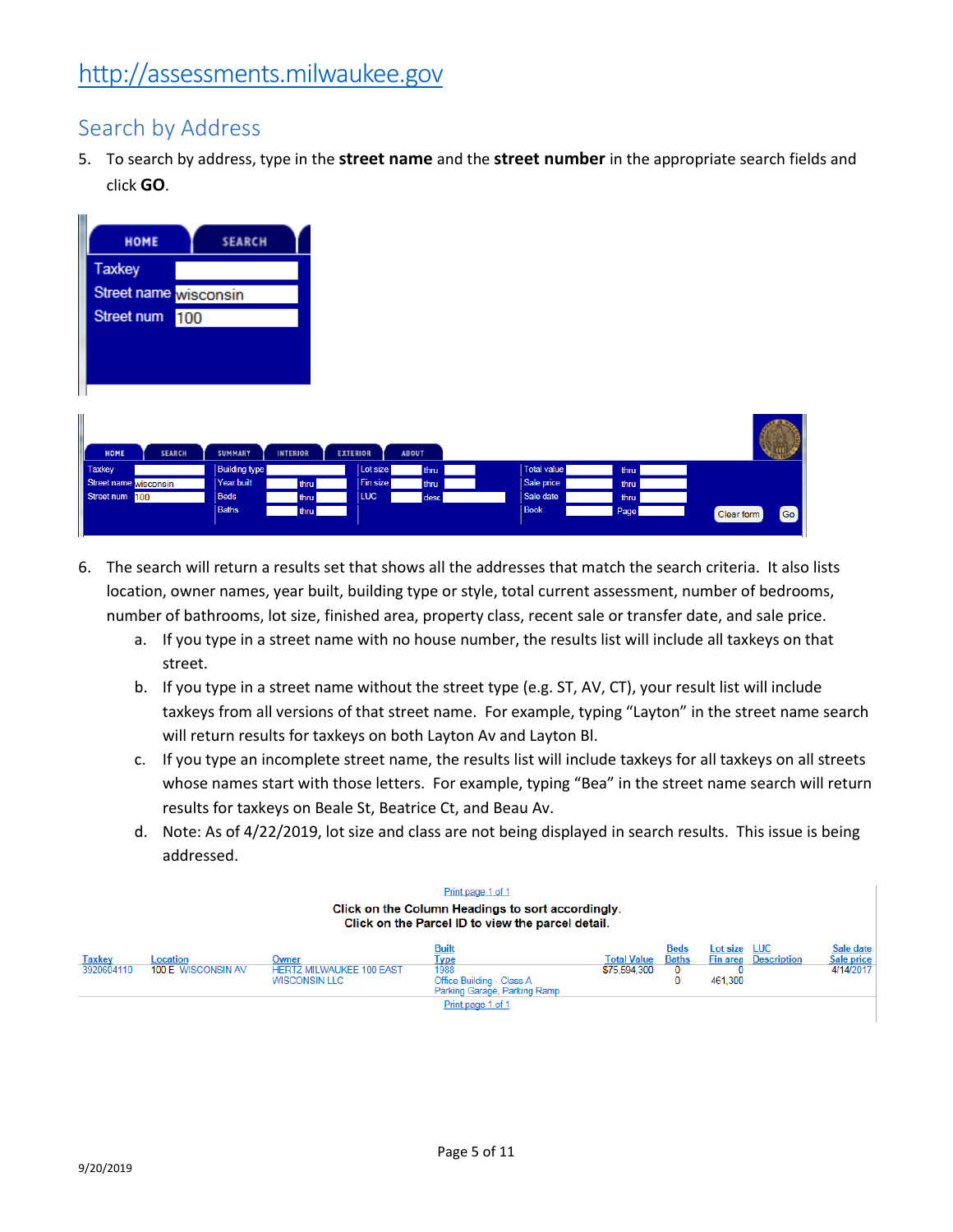### <span id="page-5-0"></span>Search by Owner

7. To search by owner, type in the **owner name** in the **Owner** search field.



- a. As you start typing, the search results will appear, and become more refined as complete your name search.
- b. Name searches function as a "begins with" query; in other words, the name search is going to start with the first character of the owner name as it has been recorded. Individuals are listed with their first name first, so searches should start with first names.
	- i. Example: **millerc** will return all properties owned by **MILLERCOORS**
	- ii. Example: **john** will return all properties with owners that start with the letters j-o-h-n, including first names **John**, **Johnny**, and company names like **Johnson Controls** or **Johnston Center Outlots**.
- c. To provide some flexibility in searching, the percent (%) sign, functions as a wildcard. This can be a helpful tool when you don't know the exact name listing or spelling.
	- i. Example: **%badger** will return all properties with owners that include the six letter m-u-t-u-a-l somewhere in the name, including **Badger Mutual** and **Honey Badger LLC**.
	- ii. Example: **north%life** will return all property owned by **Northwestern Mutual Life**.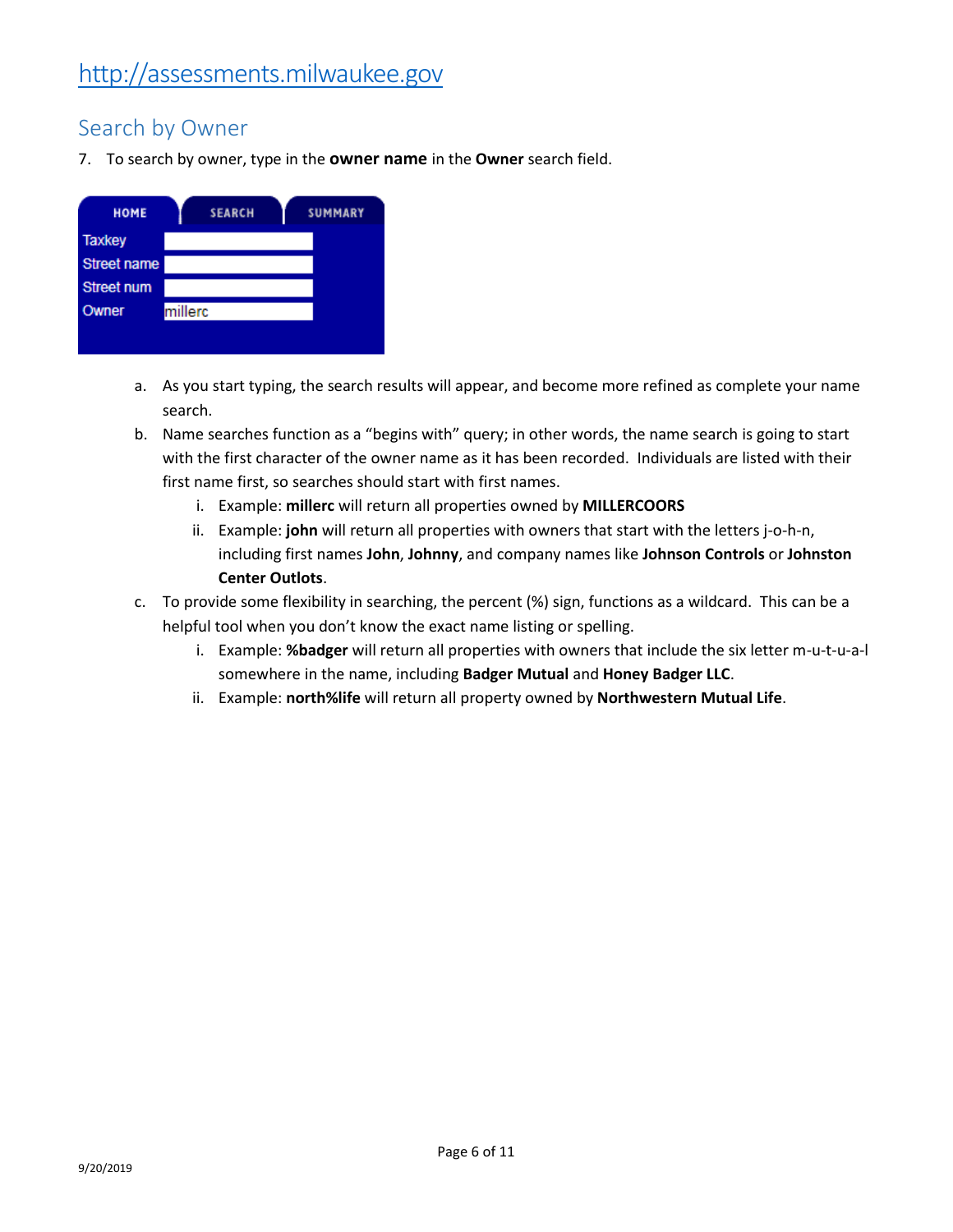### <span id="page-6-0"></span>Search Results

- 9. Our web site does not currently provide detailed information about square foot information for basements, finished areas, and unfinished areas. This information can be requested by email to [assessor@milwaukee.gov](mailto:assessor@milwaukee.gov) – please include taxkey and address information for all requests
- 10. Anything other than Taxkey that is blue in the results list page can be clicked to generate a new result list based on that item.
	- a. See below for examples.
- 11. Clicking on a taxkey will take you to detailed information about that specific property. See the section of this documentation, "Viewing Property Details," for more information.

|                               |       |                                                                      | Print page 1 of 9 |                                                         |                          |
|-------------------------------|-------|----------------------------------------------------------------------|-------------------|---------------------------------------------------------|--------------------------|
|                               |       | <b>Click on the Column Headl</b><br><b>Click on the Parcel ID to</b> |                   | Clicking on "1988" will<br>display all properties       |                          |
|                               |       |                                                                      | <b>Built</b>      | built in 1988                                           | E                        |
| Location                      | Owner |                                                                      | <b>Type</b>       |                                                         | B<br><b>Total Value</b>  |
| 100 E WISCONSIN AV            |       | <b>HERTZ MILWAUKEE 100 EAST</b>                                      | 1988              |                                                         | \$75,594,300             |
|                               |       | <b>WISCONSIN LLC</b>                                                 |                   | Office Building - Class A<br>Parking Garage, Parking Ra | Clicking on "Hotel -     |
| 101ADJ W WISCONSIN AV         |       | <b>CITY OF MILWAUKEE</b><br><b>C/O CITY REAL ESTATE</b>              | o                 | <b>Commercial Exempt</b>                                | Extended Stay" will      |
| 101 W WISCONSIN AV            |       | <b>H/R2 PARTNERS LLC</b>                                             | 1900              |                                                         | display all properties   |
|                               |       |                                                                      |                   | Parking Garage, Parking Ra                              |                          |
| 101 W WISCONSIN AV            |       | <b>H/R2 PARTNERS LLC</b>                                             | 1900              |                                                         | with this building type. |
|                               |       |                                                                      |                   | Office Building - Class B                               |                          |
| 101 W WISCONSIN AV            |       | <b>CSM MILW DOWNTOWN LLC</b>                                         | 1900              | Hotel - Extended Stay                                   | \$21,303,000             |
| 10                            |       | <b>NN SOCIETY FOR</b>                                                | 1900              |                                                         | \$10,087,200             |
| <b>Clicking on "Marquette</b> |       | <b>INC</b>                                                           |                   | Office Building - Class B                               |                          |
| University" will display all  |       | <b>RIAN SAVOIE</b>                                                   |                   |                                                         |                          |
| 10                            |       | <b>RTNERS LLC</b>                                                    | 1900              |                                                         | \$8,931,900              |
| properties with this owner.   |       |                                                                      |                   | Office Building - Class B                               |                          |
| 10                            |       | <b>MII WAUKEE</b>                                                    | n                 |                                                         | \$36,100                 |
|                               |       | <b>C/O CITY REAL ESTATE</b>                                          |                   | <b>Commercial Exempt</b>                                |                          |
| 1032 W WISCONSIN AV           |       | MAROUFTTF UNIVERSITY                                                 |                   |                                                         | \$375,000                |
|                               |       | <b>ATTN: FINANCE OFFICE</b>                                          |                   | <b>Commercial Exempt</b>                                |                          |
| 1041 W WISCONSIN AV           |       | STATE OF WIS HI-WAY COMM                                             | 0                 |                                                         | \$925,000                |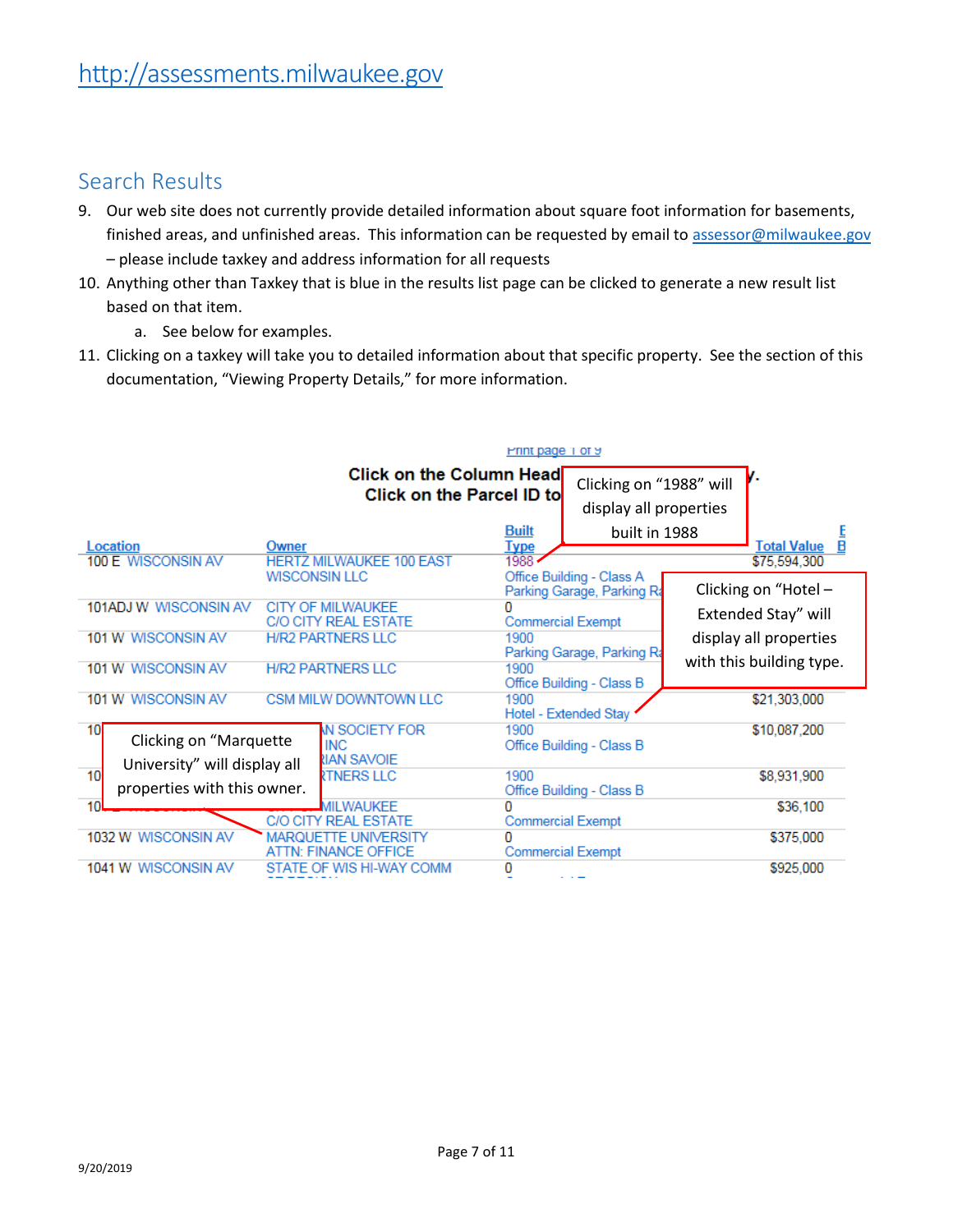### <span id="page-7-0"></span>Viewing Property Details

### <span id="page-7-1"></span>Summary

Ë

12. To see detailed property data, click on the desired taxkey from the results list. This will open the Summary tab.

|                             |                                |                                                                  | Print page 1 of 1<br>Click on the Column Headings to sort accordingly.<br>Click on the Parcel ID to view the parcel detail. |                                    |                             |                                |                                                                |                                      |
|-----------------------------|--------------------------------|------------------------------------------------------------------|-----------------------------------------------------------------------------------------------------------------------------|------------------------------------|-----------------------------|--------------------------------|----------------------------------------------------------------|--------------------------------------|
| <b>Taxkey</b><br>3920604110 | Location<br>100 F WISCONSIN AV | Owner<br><b>HFRT7 MILWAUKEE 100 EAST</b><br><b>WISCONSIN LLC</b> | Built<br><u>iype</u><br>1988<br>Office Building - Class A<br>Parking Garage, Parking Ramp                                   | <b>Total Value</b><br>\$75,594,300 | <b>Beds</b><br><b>Baths</b> | Lot size<br>Fin area<br>27.526 | <b>LUC</b><br><b>Description</b><br>461,300 Special Mercantile | Sale date<br>Sale price<br>4/14/2017 |
|                             |                                |                                                                  | Print page 1 of 1                                                                                                           |                                    |                             |                                |                                                                |                                      |

### 13. The **Summary** tab looks like this:

| <b>SEARCH</b><br><b>INTERIOR</b><br><b>EXTERIOR</b><br>HOME<br><b>SUMMARY</b><br><b>ABOUT</b>                                                                  |                                                                                                                                                                                                       |
|----------------------------------------------------------------------------------------------------------------------------------------------------------------|-------------------------------------------------------------------------------------------------------------------------------------------------------------------------------------------------------|
| Previous Assessment   Sale Owner History<br><b>Permits</b>                                                                                                     |                                                                                                                                                                                                       |
|                                                                                                                                                                | Card 1 of 2<br><b>Next Card</b><br><b>Last Card</b>                                                                                                                                                   |
| <b>Location 100 E WISCONSIN AV</b>                                                                                                                             | Taxkey 3920604110                                                                                                                                                                                     |
|                                                                                                                                                                | <b>Current Property Mailing Address</b>                                                                                                                                                               |
| <b>Owner HERTZ MILWAUKEE 100 EAST</b><br><b>WISCONSIN LLC</b>                                                                                                  | <b>City WOODLAND HILLS</b><br><b>State CA</b>                                                                                                                                                         |
| Address 21860 BURBANK BL STE 300 S                                                                                                                             | Zip 91367-7647                                                                                                                                                                                        |
|                                                                                                                                                                | <b>Zoning C9F(B)</b>                                                                                                                                                                                  |
| <b>Sale Date 4/14/2017</b>                                                                                                                                     | <b>Current Property Sales Information</b><br><b>Grantor(Seller) Hertz Milwaukee 100 East Wiscons</b>                                                                                                  |
| <b>Sale Price 0</b>                                                                                                                                            |                                                                                                                                                                                                       |
|                                                                                                                                                                | <b>Current Property Assessment</b>                                                                                                                                                                    |
| <b>Card 1 Value</b><br>Building Value 72,841,500                                                                                                               | <b>Total Parcel Value</b><br>Building Value 72,841,700                                                                                                                                                |
| <b>Year 2019</b><br><b>Yard Items Value 0</b>                                                                                                                  | <b>Yard Items Value 0</b>                                                                                                                                                                             |
| <b>Land Value 2.752.600</b><br>Land Area 0.63191 AC                                                                                                            | <b>Land Value 2,752,600</b>                                                                                                                                                                           |
| <b>Total Value 75,594,100</b>                                                                                                                                  | <b>Total Value 75,594,300</b>                                                                                                                                                                         |
|                                                                                                                                                                | <b>Narrative Description</b>                                                                                                                                                                          |
| cover, with 438 commercial unit(s) and 0 residential unit(s), 0 total room(s), 0 total bedroom(s), 0 total bath(s), 0 total half bath(s), 0 total 3/4 bath(s). | This property contains 0.63191 AC of land mainly classified as Special Mercantile with a(n) Office Building - Class A style building, built about 1988, having Precast Masonary exterior and N/A roof |
|                                                                                                                                                                | <b>Legal Description</b>                                                                                                                                                                              |
| <b>BID #15, #21</b>                                                                                                                                            | PLAT OF MILWAUKEE IN SECS (28-29-33)-7-22 BLOCK 2 LOTS 4-5 & 6 & UND 1/2 INT IN SKYWALK ACROSS MILWAUKEE RIVER ASSESSMENT REFLECTS ONLY LOCALLY ASSESS VALUE 25-09                                    |
|                                                                                                                                                                |                                                                                                                                                                                                       |
|                                                                                                                                                                | <b>Property Images</b>                                                                                                                                                                                |
| No Sketch<br>Available                                                                                                                                         |                                                                                                                                                                                                       |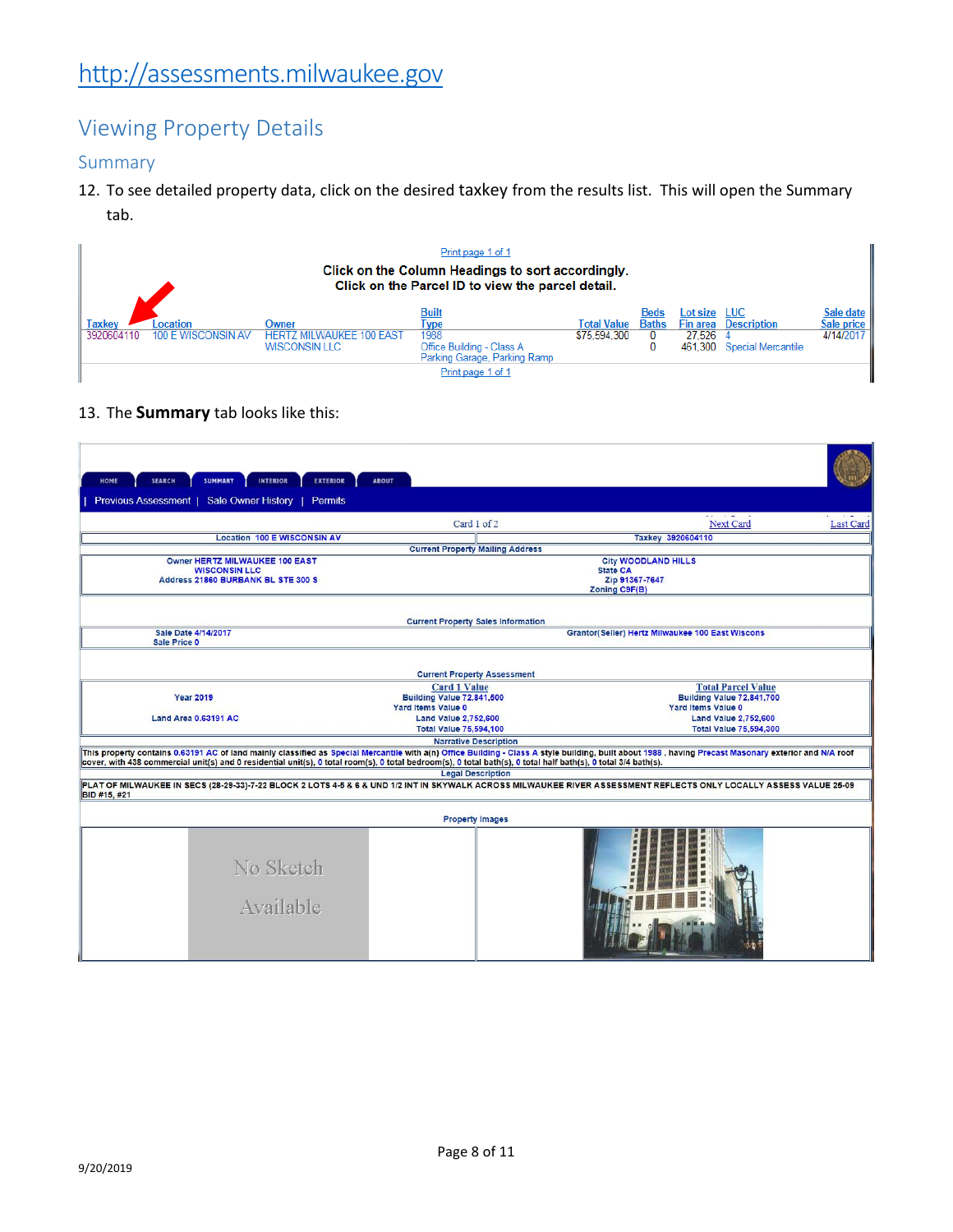14. The Summary page offers three additional links to detailed information.

| HOME | <b>SEARCH</b>                                      | <b>SUMMARY</b> | <b>INTERIOR</b> | <b>EXTERIOR</b> |  |
|------|----------------------------------------------------|----------------|-----------------|-----------------|--|
|      | Previous Assessment   Sale Owner History   Permits |                |                 |                 |  |
|      | Summary - Previous Values                          |                |                 |                 |  |

<span id="page-8-0"></span>15. From the Summary page, click on **Previous Assessment** to view the property's assessment history.

|       | <b>Previous Assessments</b> |                 |                   |                   |            |             |  |  |
|-------|-----------------------------|-----------------|-------------------|-------------------|------------|-------------|--|--|
| Year  | Code                        | <b>Building</b> | <b>Yard Items</b> | <b>Land Value</b> | Category   | Total       |  |  |
| 2018  | 4 - Special Mercantile      | 69.554.400      |                   | 2.752.600         | IF۱        | 72,307,000  |  |  |
| 2017  | 4 - Special Mercantile      | 69.165.400      |                   | 2.752.600         | <b>IFV</b> | 71.918.000  |  |  |
| 2015  | 4 - Special Mercantile      | 70.287.500      |                   | 2.064.500         | <b>IFV</b> | 72.352.000  |  |  |
| 2014  | 4 - Special Mercantile      | 69.706.500      |                   | 2.064.500         | lFV        | 71.771.000  |  |  |
| 2013  | 4 - Special Mercantile      | 69.526.500      |                   | 2.064.500         | lFV        | 71.591.000  |  |  |
| 12012 | l4 - Snecial Mercantile     | 170.883.500     |                   | 12 064 500        | IFV        | 172.948.000 |  |  |

#### <span id="page-8-1"></span>Summary – Sale Owner History

16. From the Summary page, click on the **Sale Owner History** link to view the property's sale history.

|                            | <b>Sales</b>     |                                  |                                                                         |                                                                                  |                                  |  |  |  |
|----------------------------|------------------|----------------------------------|-------------------------------------------------------------------------|----------------------------------------------------------------------------------|----------------------------------|--|--|--|
| <b>Sale Date</b>           | Sale<br>Price    | <b>Document</b><br><b>Number</b> | <b>Seller</b>                                                           | <b>Buver</b>                                                                     | <b>Property Class</b><br>at Sale |  |  |  |
| $4/14/2017$ 0              |                  | 10668795                         | Hertz Milwaukee 100 East<br>Wisconsin, LLC                              | <b>ICW Wisconsin Avenue LLC</b>                                                  |                                  |  |  |  |
| 8/25/2016 7800000010598649 |                  |                                  | <b>CW Wisconsin Avenue LLC, a</b><br>Delaware limited liability company | Hertz Milwaukee 100 East Wisconsin, LLC, a<br>Delaware limited liability company |                                  |  |  |  |
| 8/9/2010                   | 80200000 9906875 |                                  | 1100 EAST WIS AVE JT VENTURE ICW WIS AVE LLC                            |                                                                                  |                                  |  |  |  |

#### <span id="page-8-2"></span>Summary - Permits

17. From the Summary page, click on **Permits** to view all records for this property in the City of Milwaukee's LMS system.

#### **Search Results**

Your search for '3920604110' returned the following results. Explore by Category: Records(200+) Property Information(1)

#### **Records**

All Records ▼

|             | Showing 1-20 of 200+   Download results |                                                          |                        |                        |                                              |                     |  |  |
|-------------|-----------------------------------------|----------------------------------------------------------|------------------------|------------------------|----------------------------------------------|---------------------|--|--|
| <b>Date</b> | <b>Record Number</b>                    | <b>Address</b>                                           | <b>Project Name</b>    | <b>Status</b>          | <b>Record Type</b>                           | <b>Related Reco</b> |  |  |
| 04/22/2019  | <b>HVAC-GEN-19-</b><br>01282            | <b>100 E WISCONSIN</b><br>ST, MILWAUKEE, WI<br>532020000 | (NS) TUA Pasta - HVAC  | <b>In Progress</b>     | <b>HVAC General</b><br><b>Permit</b>         |                     |  |  |
| 04/12/2019  | PBFS-19-00475                           | <b>100 E WISCONSIN</b><br>AV, MILWAUKEE, WI<br>532024107 |                        | <b>Issued</b>          | <b>Plumbing-Fire</b><br>Protection<br>Permit | 0                   |  |  |
| 04/03/2019  | ORD-19-05090                            | <b>100 E WISCONSIN</b><br>AV. MILWAUKEE, WI<br>53202     | <b>Order Violation</b> | <b>Order Generated</b> | <b>Order Violation</b>                       | 28                  |  |  |
| 04/03/2019  | ORD-19-05071                            | <b>100 WISCONSIN AV</b><br>E. MILWAUKEE, WI              | <b>Order Violation</b> | Closed                 | <b>Order Violation</b>                       | 28                  |  |  |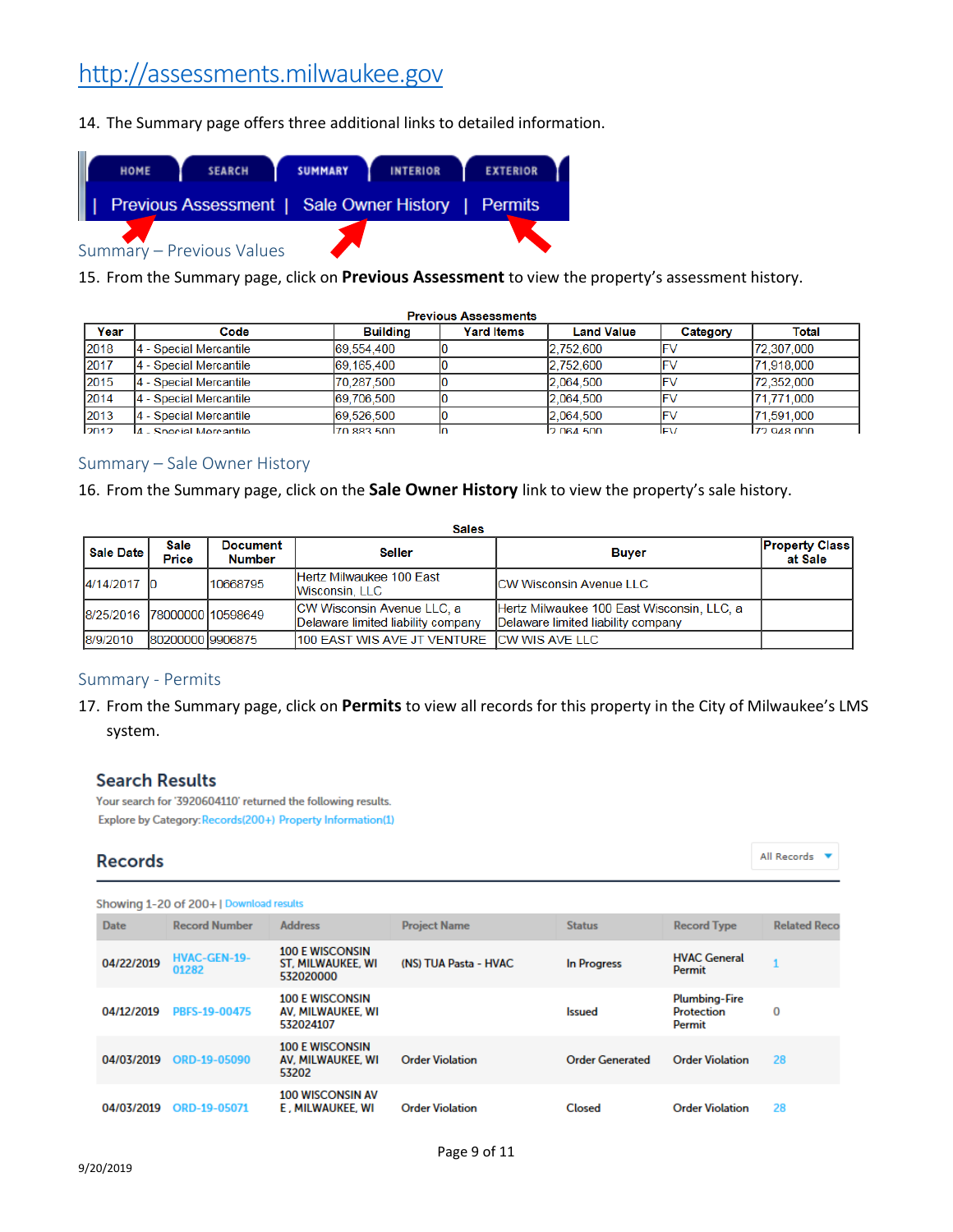#### <span id="page-9-0"></span>Interior

18. Click on **Interior** tab to view interior building information about any buildings on the selected property. This page includes information about air conditioning, heating systems, fireplaces, kitchens and bathrooms.

| SUMMARY<br><b>INTERIOR</b><br><b>SEARCH</b><br>HOME | <b>EXTERIOR</b><br><b>ABOUT</b> |                       |
|-----------------------------------------------------|---------------------------------|-----------------------|
|                                                     |                                 | <b>WebPro</b>         |
|                                                     | Card 1 of 1                     |                       |
| Air Conditioned: 100%                               |                                 | <b>Heat Fuel: Gas</b> |
| <b>Fireplaces:</b>                                  | <b>Heat Type: Warm Air</b>      |                       |
| <b>Full Baths: 1</b>                                | <b>Basement Full Bath:</b>      |                       |
| <b>1/2 Bath:</b>                                    | <b>Basement 1/2 Bath:</b>       |                       |
| <b>Kitchens: 1</b>                                  |                                 |                       |

a. If more than one building exists on the property, each buildings information will be listed individually. You can switch building is listed on its own "card," which can be selected with the links just above the interior information.

| <b>INTERIOR</b><br><b>SUMMARY</b><br><b>EXTERIOR</b><br>HOME<br><b>SEARCH</b> | <b>ABOUT</b> |                        |
|-------------------------------------------------------------------------------|--------------|------------------------|
|                                                                               |              | <b>WebPro</b>          |
|                                                                               | Card 1 of 2  | Next Card<br>Last Card |
|                                                                               |              |                        |